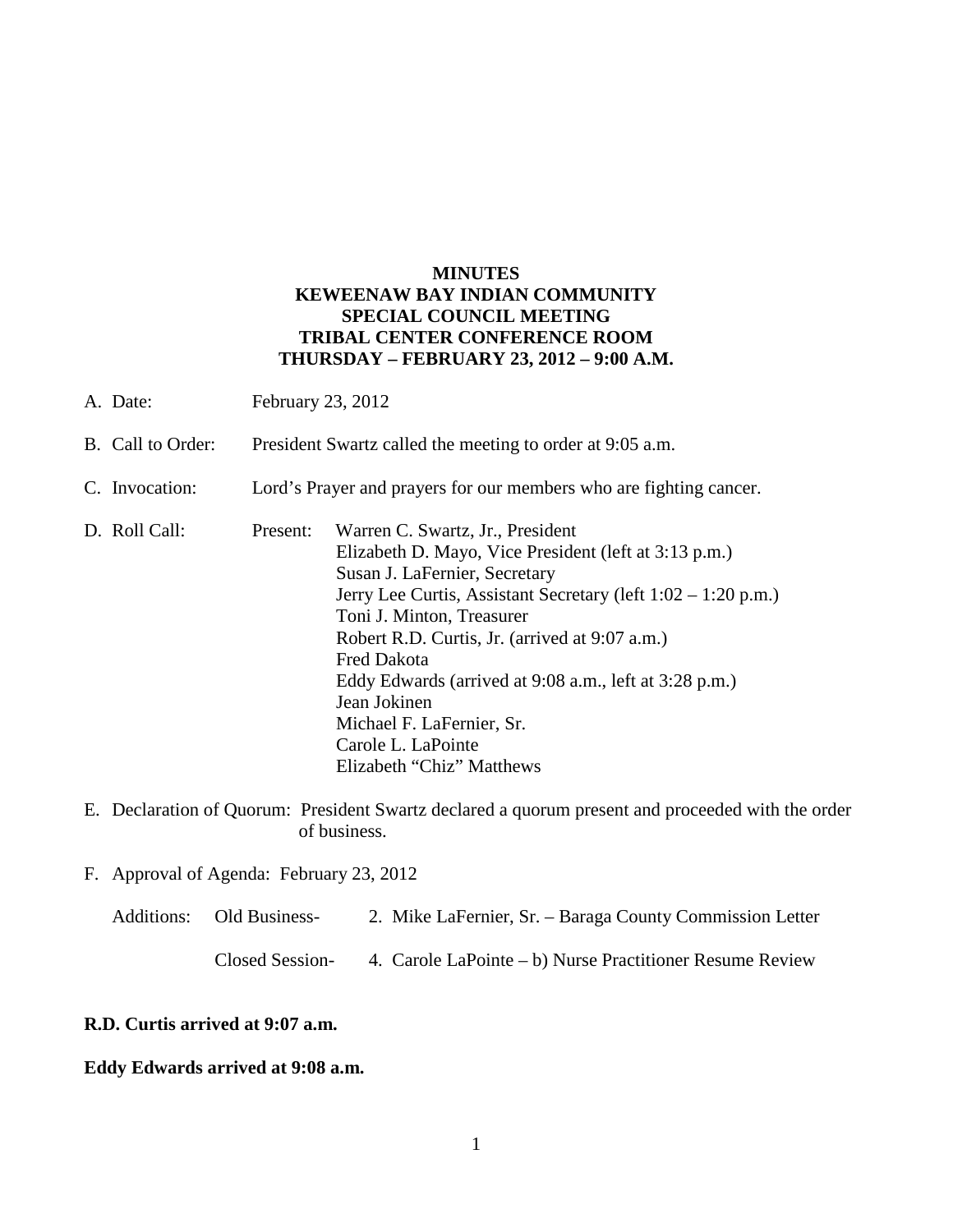**MOTION MADE BY ELIZABETH D. MAYO TO APPROVE THE AGENDA WITH THE ADDITIONS. SUPPORTED BY FRED DAKOTA. NINE IN FAVOR (Elizabeth D. Mayo, Susan J. LaFernier, Jerry Lee Curtis, Toni J. Minton, Fred Dakota, Jean Jokinen, Michael F. LaFernier, Sr., Carole L. LaPointe, Elizabeth "Chiz" Matthews), TWO OPPOSED (Robert R.D. Curtis, Jr., Eddy Edwards), ABSTAINING - 0, ABSENT - 0, MOTION CARRIED.**

G. For Your Information:

- 1. SNB KBIC Guaranteed Loan Program Account Summary February 15, 2012
- H. Approval of Meeting Minutes:
	- 1. June 2, 2011

**MOTION MADE BY TONI J. MINTON TO APPROVE THE JUNE 2, 2011 MEETING MINUTES. SUPPORTED BY ELIZABETH D. MAYO. SEVEN IN FAVOR (Elizabeth D. Mayo, Susan J. LaFernier, Toni J. Minton, Fred Dakota, Eddy Edwards, Michael F. LaFernier, Sr., Elizabeth "Chiz" Matthews), OPPOSED – 0, FOUR ABSTAINING (Jerry Lee Curtis, Robert R.D. Curtis, Jr., Jean Jokinen, Carole L. LaPointe), ABSENT - 0, MOTION CARRIED.**

2. June 4, 2011

**MOTION MADE BY ELIZABETH D. MAYO TO APPROVE THE JUNE 4, 2011 MEETING MINUTES. SUPPORTED BY MICHAEL F. LAFERNIER, SR. EIGHT IN FAVOR (Elizabeth D. Mayo, Susan J. LaFernier, Jerry Lee Curtis, Toni J. Minton, Fred Dakota, Eddy Edwards, Michael F. LaFernier, Sr., Elizabeth "Chiz" Matthews), OPPOSED – 0, THREE ABSTAINING (Robert R.D. Curtis, Jr., Jean Jokinen, Carole L. LaPointe), ABSENT - 0, MOTION CARRIED.**

- I. Old Business:
	- 1. Elizabeth Mayo Ojibwa Housing Authority Financials Request

The Council has made numerous requests to receive the OHA financials, dating back to 2009. The Council would like to receive them monthly.

Eddy Edwards stated it is the Housing Board's responsibility and they only have to provide an annual report.

Elizabeth Mayo pointed out a motion made by the Council to receive them monthly. Eddy will bring the financials on Monday.

MOTION MADE BY FRED DAKOTA TO ORDER A FORENSIC AUDIT ON OJIBWA HOUSING AUTHORITY AND ALL OF OHA'S PROGRAMS. SUPPORTED BY ELIZABETH D. MAYO.

EDDY EDWARDS MADE A FRIENDLY AMENDMENT TO ADD THE REVIEW OF OJIBWA COMMUNITY COLLEGE FINANCIALS.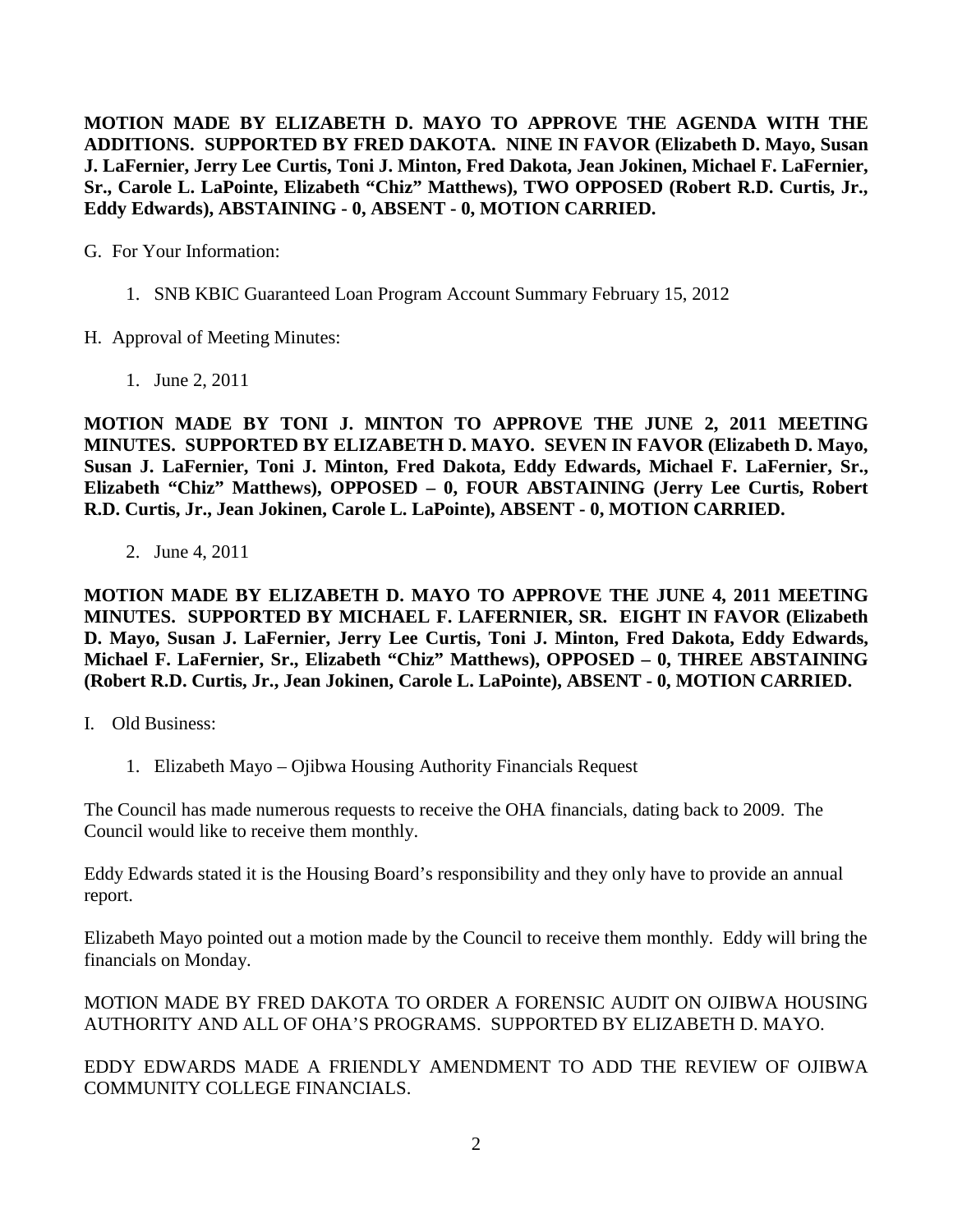**MOTION MADE BY JEAN JOKINEN TO TABLE THE FORENSIC AUDIT UNTIL NEXT WEEK FOR THE AUDIT RESULTS AND OCC FINANCIALS. SUPPORTED BY EDDY EDWARDS. EIGHT IN FAVOR (Susan J. LaFernier, Jerry Lee Curtis, Robert R.D. Curtis, Jr., Eddy Edwards, Jean Jokinen, Michael F. LaFernier, Sr., Carole L. LaPointe, Elizabeth "Chiz" Matthews), THREE OPPOSED (Elizabeth D. Mayo, Toni J. Minton, Fred Dakota), ABSTAINING - 0, ABSENT - 0, MOTION CARRIED.**

SUSAN J. LAFERNIER MADE A FRIENDLY AMENDMENT TO THE TABLE MOTION TO HEAR FROM THE OHA BOARD MEMBERS INCLUDING FRANCIS LAPOINTE, THE BOARD'S TREASURER.

2. Mike LaFernier, Sr. – Baraga County Board of Commissioner's Letter regarding the Tribe's contributions to Baraga County and 2%.

Mike would like to see the letter in local newspapers and radio. The Council consensus is to purchase full-page ads and airtime.

- J. Closed Session:
	- 1. Finance Francis LaPointe, CFO
	- 2. Ruth Keller, Healthy Start RN (not present)/Carole LaPointe, Health Administrator Maternal Infant Health Program Care Coordination Agreement
	- 3. Todd Warner, NRD (not present)
		- a) USGS Stream Gauge Joint Funding Agreements (Revision #2)
		- b) Proposed Cultural Consultant Assistance Contract (reschedule)
	- 4. Carole LaPointe, Health Administrator
		- a) Dentist Job Description
		- b) Nurse Practitioner Resume Review
	- 5. Larry Denomie III, CEO Personnel Issue regarding Drug-Free Work Place Policy
	- 6. John Baker, Attorney
		- a) Jeff Lamson Liquor License Renewal for Cue Master
		- b) Jeff Lamson Business License Renewal for Cue Master

**MOTION MADE BY TONI J. MINTON TO GO INTO CLOSED SESSION AT 9:40 A.M. SUPPORTED BY ELIZABETH "CHIZ" MATTHEWS. SIX IN FAVOR (Susan J. LaFernier, Jerry Lee Curtis, Toni J. Minton, Michael F. LaFernier, Sr., Carole L. LaPointe, Elizabeth "Chiz" Matthews), FIVE OPPOSED (Elizabeth D. Mayo, Robert R.D. Curtis, Jr., Fred Dakota, Eddy Edwards, Jean Jokinen), ABSTAINING - 0, ABSENT - 0, MOTION CARRIED.**

**Break: 9:41 – 9:53 a.m.** 

**Break: 11:13 – 11:23 a.m.** 

**Lunch: 12:04 – 1:02 p.m.**

**Jerry Lee Curtis returned at 1:20 p.m.**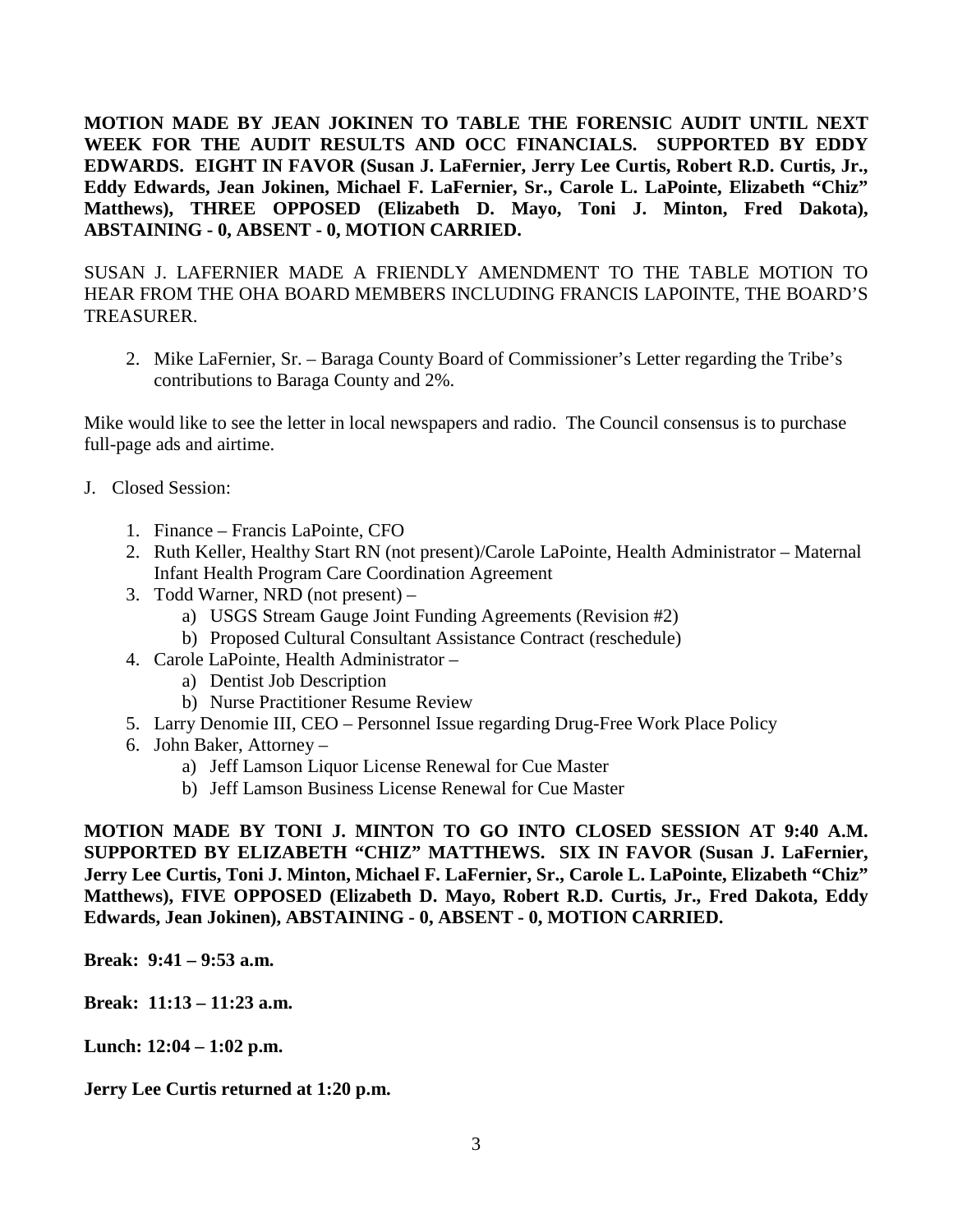**Break: 2:49 – 2:59 p.m.** 

**MOTION MADE BY JERRY LEE CURTIS TO GO INTO OPEN SESSION AT 3:00 P.M. SUPPORTED BY MICHAEL F. LAFERNIER, SR. TEN IN FAVOR (Susan J. LaFernier, Jerry Lee Curtis, Toni J. Minton, Robert R.D. Curtis, Jr., Fred Dakota, Eddy Edwards, Jean Jokinen, Michael F. LaFernier, Sr., Carole L. LaPointe, Elizabeth "Chiz" Matthews), OPPOSED - 0, ABSTAINING - 0, ONE ABSENT (Elizabeth D. Mayo), MOTION CARRIED.**

(Elizabeth Mayo is out of the room)

Michigan Department of Community Health Maternal Infant Health Program Provider and Medicaid Health Plan Care Coordination Agreement – to help reduce maternal and infant mortality and morbidity.

**MOTION MADE BY JEAN JOKINEN TO APPROVE THE MATERNAL INFANT HEALTH CARE PROGRAM COORDINATION AGREEMENT. SUPPORTED BY ELIZABETH "CHIZ" MATTHEWS. NINE IN FAVOR (Susan J. LaFernier, Toni J. Minton, Robert R.D. Curtis, Jr., Fred Dakota, Eddy Edwards, Jean Jokinen, Michael F. LaFernier, Sr., Carole L. LaPointe, Elizabeth "Chiz" Matthews), OPPOSED - 0, ABSTAINING - 0, TWO ABSENT (Elizabeth D. Mayo, Jerry Lee Curtis), MOTION CARRIED.**

(Elizabeth Mayo and Jerry Lee Curtis are out of the room)

USGS Stream Gauge Joint Funding Agreements (Revision #2) –

**MOTION MADE BY SUSAN J. LAFERNIER TO APPROVE THE SECOND REVISIONS TO THE YELLOW DOG PLAINS STREAM GAUGES AND THE SILVER RIVER STREAM GAUGES FOR THE U.S. GEOLOGICAL SURVEY JOINT FUNDING AGREEMENTS. SUPPORTED BY MICHAEL F. LAFERNIER, SR. ALL IN FAVOR (Elizabeth D. Mayo, Susan J. LaFernier, Jerry Lee Curtis, Toni J. Minton, Robert R.D. Curtis, Jr., Fred Dakota, Eddy Edwards, Jean Jokinen, Michael F. LaFernier, Sr., Carole L. LaPointe, Elizabeth "Chiz" Matthews), OPPOSED - 0, ABSTAINING - 0, ABSENT - 0, MOTION CARRIED.**

MOTION MADE BY EDDY EDWARDS TO APPROVE THE CULTURAL CONSULTANT AGREEMENT BETWEEN KBIC AND JOE DOWD FOR THE ANA WILDLIFE MANAGEMENT PLAN GRANT PROJECT.

This item was rescheduled. Eddy withdrew his motion.

Clinic Dentist Position Announcement –

**MOTION MADE BY ELIZABETH D. MAYO TO APPROVE DRAWING A CONTRACT WITH DR. RON CARMODY TO PROVIDE DENTAL SERVICES. SUPPORTED BY JERRY LEE CURTIS. ALL IN FAVOR (Elizabeth D. Mayo, Susan J. LaFernier, Jerry Lee Curtis, Toni J. Minton, Robert R.D. Curtis, Jr., Fred Dakota, Eddy Edwards, Jean Jokinen, Michael F. LaFernier, Sr., Carole L. LaPointe, Elizabeth "Chiz" Matthews), OPPOSED - 0, ABSTAINING - 0, ABSENT - 0, MOTION CARRIED.**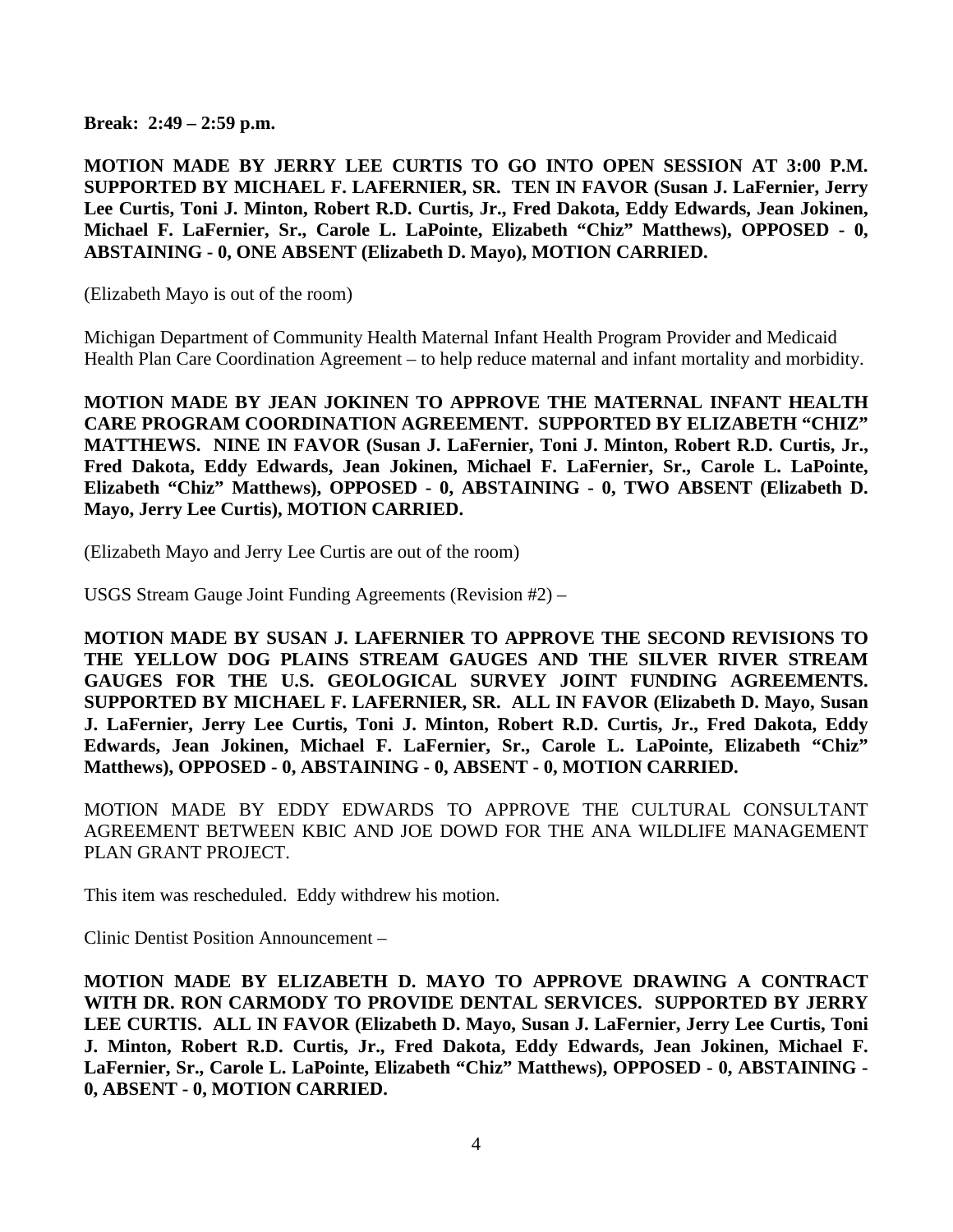Nurse Practitioner Resume Review -

**MOTION MADE BY ELIZABETH D. MAYO TO APPROVE DRAWING A CONTRACT WITH KRISTINE NYQUIST, NURSE PRACTITIONER, TO PROVIDE SERVICES IN THE CLINIC. SUPPORTED BY JEAN JOKINEN. ALL IN FAVOR (Elizabeth D. Mayo, Susan J. LaFernier, Jerry Lee Curtis, Toni J. Minton, Robert R.D. Curtis, Jr., Fred Dakota, Eddy Edwards, Jean Jokinen, Michael F. LaFernier, Sr., Carole L. LaPointe, Elizabeth "Chiz" Matthews), OPPOSED - 0, ABSTAINING - 0, ABSENT - 0, MOTION CARRIED.**

Jeff Lamson Business License Renewal for Cue Master –

**MOTION MADE BY ELIZABETH D. MAYO TO APPROVE JEFF LAMSON'S BUSINESS LICENSE RENEWAL FOR THE CUE MASTER. SUPPORTED BY MICHAEL F. LAFERNIER, SR. TEN IN FAVOR (Elizabeth D. Mayo, Susan J. LaFernier, Jerry Lee Curtis, Toni J. Minton, Robert R.D. Curtis, Jr., Fred Dakota, Jean Jokinen, Michael F. LaFernier, Sr., Carole L. LaPointe, Elizabeth "Chiz" Matthews), OPPOSED - 0, ONE ABSTAINING (Eddy Edwards), ABSENT - 0, MOTION CARRIED.**

Jeff Lamson Liquor License Renewal (On-Premise) for Cue Master -

**MOTION MADE BY ELIZABETH D. MAYO TO APPROVE JEFF LAMSON'S LIQUOR LICENSE RENEWAL FOR THE CUE MASTER AND REQUIRE TAM CERTIFICATION. SUPPORTED BY MICHAEL F. LAFERNIER, SR. SIX IN FAVOR (Elizabeth D. Mayo, Jerry Lee Curtis, Toni J. Minton, Fred Dakota, Jean Jokinen, Michael F. LaFernier, Sr.), FIVE OPPOSED (Susan J. LaFernier, Robert R.D. Curtis, Jr., Eddy Edwards, Carole L. LaPointe, Elizabeth "Chiz" Matthews), ABSTAINING - 0, ABSENT - 0, MOTION CARRIED.**

Susan LaFernier stated her opposition: She would have liked to hold a hearing.

**MOTION MADE BY ROBERT R.D. CURTIS, JR. TO RAISE THE ALCOHOLIC BEVERAGES LICENSE FEES TO \$2,000.00 FOR EACH TYPE OF ALCOHOL TO BE SOLD EFFECTIVE TODAY. SUPPORTED BY CAROLE L. LAPOINTE. SIX IN FAVOR (Susan J. LaFernier, Jerry Lee Curtis, Robert R.D. Curtis, Jr., Eddy Edwards, Jean Jokinen, Carole L. LaPointe), FIVE OPPOSED (Elizabeth D. Mayo, Toni J. Minton, Fred Dakota, Michael F. LaFernier, Sr., Elizabeth "Chiz" Matthews), ABSTAINING - 0, ABSENT - 0, MOTION CARRIED.**

### **Elizabeth Mayo left at 3:13 p.m.**

- K. New Business:
	- 1. David Haataja, Casinos General Manager/Dale Shalifoe, Baraga Casino Assistant Manager DVR Equipment Purchase for Baraga Surveillance (3) Bids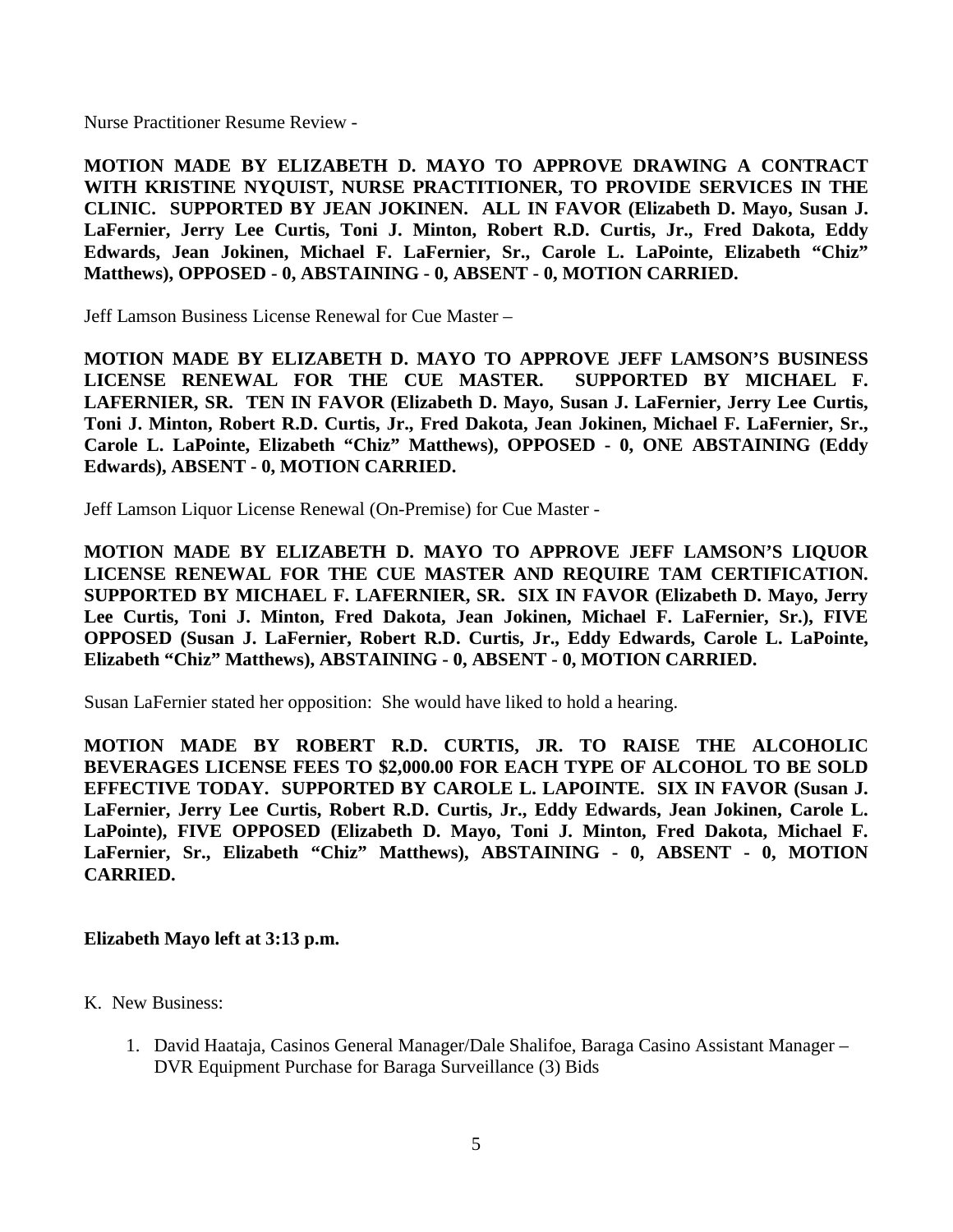**MOTION MADE BY TONI J. MINTON TO APPROVE THE PURCHASE OF THE DVR EQUIPMENT FROM MIDSTATE IN THE AMOUNT OF \$10,055.40 FOR THE BARAGA SURVEILLANCE DEPARTMENT. SUPPORTED BY CAROLE L. LAPOINTE. TEN IN FAVOR (Susan J. LaFernier, Jerry Lee Curtis, Toni J. Minton, Robert R.D. Curtis, Jr., Fred Dakota, Eddy Edwards, Jean Jokinen, Michael F. LaFernier, Sr., Carole L. LaPointe, Elizabeth "Chiz" Matthews), OPPOSED - 0, ABSTAINING - 0, ONE ABSENT (Elizabeth D. Mayo), MOTION CARRIED.**

2. Bruce LaPointe, Project Manager – Cigarette Manufacturing Equipment Bids (Hookup) – Total \$56,725.20 by Control Supply Company

**MOTION MADE BY EDDY EDWARDS TO TABLE THE CIGARETTE MANUFACTURING EQUIPMENT PURCHASES UNTIL THE CORPORATION IS FORMED AND FUNDS CAN BE DRAWN FROM THE RURAL INNOVATION FUND GRANT AND HAVE THE CORPORATION CHOOSE THE EQUIPMENT. SUPPORTED BY ROBERT R.D. CURTIS, JR. NINE IN FAVOR (Susan J. LaFernier, Jerry Lee Curtis, Toni J. Minton, Robert R.D. Curtis, Jr., Eddy Edwards, Jean Jokinen, Michael F. LaFernier, Sr., Carole L. LaPointe, Elizabeth "Chiz" Matthews), ONE OPPOSED (Fred Dakota), ABSTAINING - 0, ONE ABSENT (Elizabeth D. Mayo), MOTION CARRIED.**

3. Sarah Maki, Assistant CEO – Resolution KB-1876-2012 BIA Forest Management Deduction 10% Account for FY2012 (from Timber Sales)

## **Eddy Edwards left at 3:28 p.m.**

**MOTION MADE BY FRED DAKOTA TO APPROVE RESOLUTION KB-1876-2012 BIA FOREST MANAGEMENT DEDUCTION 10% ACCOUNT FOR FY2012. SUPPORTED BY MICHAEL F. LAFERNIER, SR. NINE IN FAVOR (Susan J. LaFernier, Jerry Lee Curtis, Toni J. Minton, Robert R.D. Curtis, Jr., Fred Dakota, Jean Jokinen, Michael F. LaFernier, Sr., Carole L. LaPointe, Elizabeth "Chiz" Matthews), OPPOSED - 0, ABSTAINING - 0, TWO ABSENT (Elizabeth D. Mayo, Eddy Edwards), MOTION CARRIED.**

- 4. Larry Denomie III, CEO Weekly Update
- 5. Toni Minton, Treasurer Baraga Booster Club Donation Request for the Baraga Basketball Tournament 3-6<sup>th</sup> Grades February 24-26, 2012

**MOTION MADE BY TONI J. MINTON TO APPROVE A DONATION TO THE BARAGA BOOSTER CLUB FOR HALF THE AMOUNT THAT WAS GIVEN LAST YEAR. SUPPORTED BY SUSAN J. LAFERNIER. EIGHT IN FAVOR (Susan J. LaFernier, Jerry Lee Curtis, Toni J. Minton, Fred Dakota, Jean Jokinen, Michael F. LaFernier, Sr., Carole L. LaPointe, Elizabeth "Chiz" Matthews), OPPOSED - 0, ONE ABSTAINING (Robert R.D. Curtis, Jr.), TWO ABSENT (Elizabeth D. Mayo, Eddy Edwards), MOTION CARRIED.**